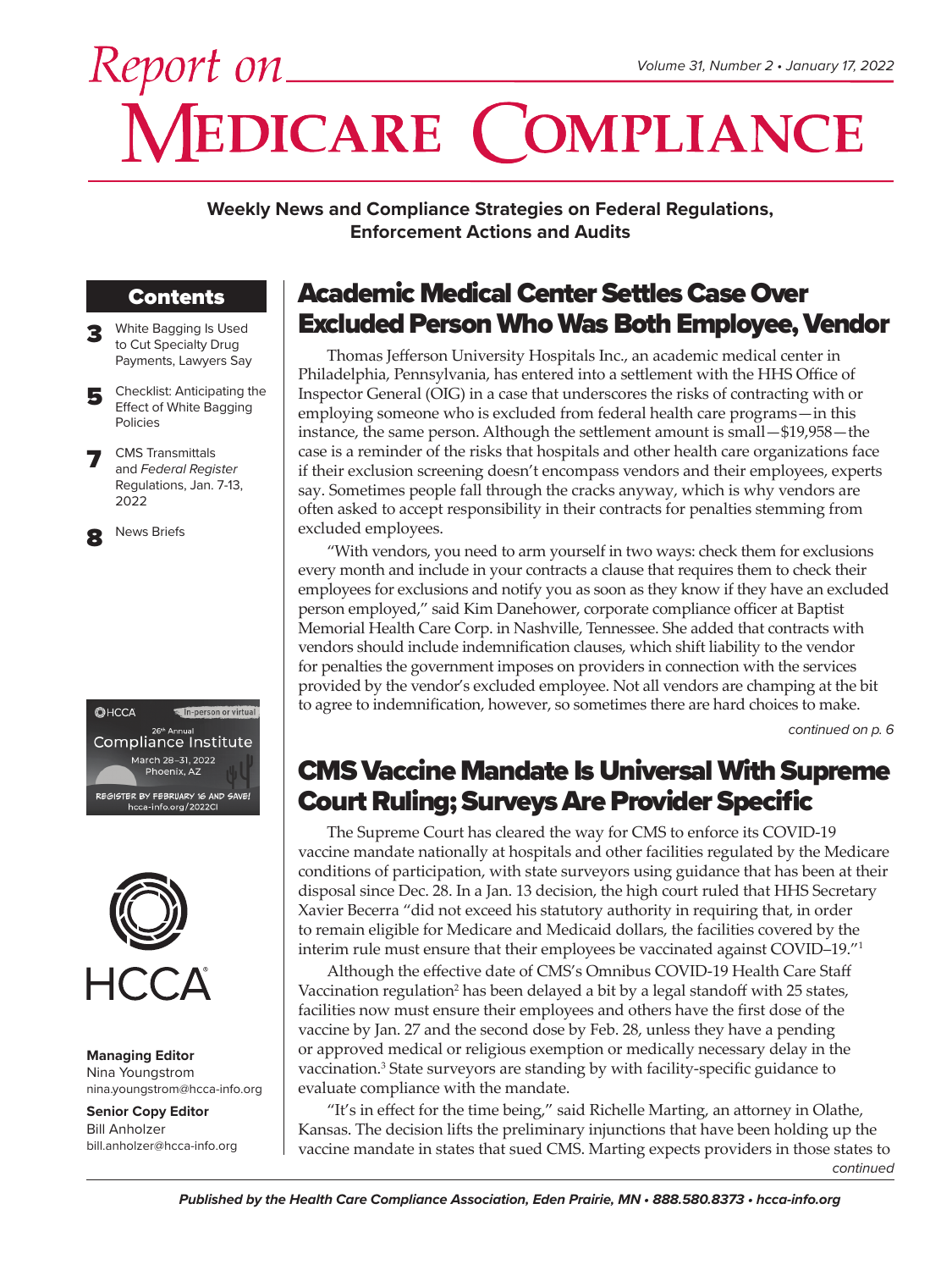have a difficult time rolling out the vaccine requirement by the first deadline and could face enforcement actions. But there's talk that CMS may update guidance and give facilities in the states where the injunction was lifted by the Supreme Court decision more time to comply.

The question before the Supreme Court wasn't whether the vaccine mandate was legal, said attorney Sandra DiVarco, with McDermott Will & Emery in Chicago. The question was whether the injunction should be stayed, and that question is decided based on whether the "underlying case has a likelihood of succeeding on the merits," she explained. "That means the mandate is now enforceable in the entire country." But the Supreme Court decision may not be the last word. "States could continue to challenge the mandate," Marting said. In fact, it's likely the 25 states will return to court to try to stop the vaccine mandate based on the merits of the case, DiVarco said. "This back and forth continues to have health care facilities and their employees on edge with uncertainty, particularly in areas with low vaccination rates," Marting remarked.

CMS rolled out the vaccine mandate in November, with two phases: By Dec. 6, providers were required to have a plan for vaccinating staff, providing medical or religious exemptions and accommodations, and

**Report on Medicare Compliance** (ISSN: 1094-3307) is published 45 times a year by the Health Care Compliance Association, 6462 City West Parkway, Eden Prairie, MN 55344. 888.580.8373, hcca-info.org.

Copyright © 2022 by the Society of Corporate Compliance and Ethics & Health Care Compliance Association. All rights reserved. On an occasional basis, it is okay to copy, fax or email an article from *RMC.* Unless you have HCCA's permission, it violates federal law to make copies of, fax or email an entire issue; share your subscriber password; or post newsletter content on any website or network. To obtain permission to transmit, make copies or post stories from *RMC* at no charge, please contact customer service at 888.580.8373 or service@hcca-info.org. Contact Melissa Ferguson at melissa.ferguson@hcca-info.org or 952.988.0141 if you'd like to review our reasonable rates for bulk or site licenses that will permit weekly redistributions of entire issues.

**Report on Medicare Compliance** is published with the understanding that the publisher is not engaged in rendering legal, accounting or other professional services. If legal advice or other expert assistance is required, the services of a competent professional person should be sought.

Subscriptions to *RMC* include free electronic delivery in addition to the print copy, as well as a searchable database of *RMC* content and archives of past issues at compliancecosmos.org.

To order an annual subscription to **Report on Medicare Compliance**  (\$665 for HCCA members; \$895 for nonmembers), call 888.580.8373 (major credit cards accepted) or order online at hcca-info.org.

**Subscribers to this newsletter can receive 20 non-live Continuing Education Units (CEUs) per year toward certification by the Compliance Certification Board (CCB)® . Contact CCB at 888.580.8373.**

tracking and documenting vaccinations. Employees and other people (e.g., licensed practitioners, students, trainees, contracted staff and others "who provide care, treatment or other services at the facility") must have the one-dose vaccine or the first shot of the two-dose vaccine by that date or have requested an exemption. Everyone was required to be fully vaccinated by Jan. 4 unless an exemption had been granted. The dates have changed, but the substance of the regulation, with its copious documentation requirements, remains the same.

The regulation was challenged in separate lawsuits. One lawsuit led by Missouri on behalf of 10 states was filed in the U.S. District Court for the Eastern District of Missouri, which granted a preliminary injunction Nov. 29.4 Then 15 more states led by Louisiana on Dec. 30 got a preliminary injunction from the U.S. District Court for the Western District of Louisiana, which stayed the vaccine mandate for the whole country (except the 10 states that had already gotten relief).5

CMS appealed to the Supreme Court, asking it to stay the preliminary injunctions. Meanwhile, CMS announced it would enforce the vaccine regulation in the 25 states that had not resisted the mandate.

#### Court: 'Vaccination Requirements are a Common Feature'

In its decision, the Supreme Court noted that HHS "routinely imposes conditions of participation that relate to the qualifications and duties of healthcare workers themselves." For example, employees must be trained on infection control. "When asked at oral argument whether the Secretary could, using the very same statutory authorities at issue here, require hospital employees to wear gloves, sterilize instruments, wash their hands in a certain way and at certain intervals, and the like, Missouri answered yes: '[T]he Secretary certainly has authority to implement all kinds of infection control measures at these facilities.' Tr. of Oral Arg. 57–58. Of course the vaccine mandate goes further than what the Secretary has done in the past to implement infection control. But he has never had to address an infection problem of this scale and scope before. In any event, there can be no doubt that addressing infection problems in Medicare and Medicaid facilities is what he does. And his response is not a surprising one. Vaccination requirements are a common feature of the provision of healthcare in America: Healthcare workers around the country are ordinarily required to be vaccinated for diseases such as hepatitis B, influenza, and measles, mumps, and rubella."

The Supreme Court's decision wasn't a surprise, DiVarco noted. "This is the outcome most people who

**EDITORIAL ADVISORY BOARD:** *JULIE E. CHICOINE, JD, RN, CPC,* General Counsel, Texas Hospital Association; *JEFFREY FITZGERALD,* Polsinelli PC; *EDWARD GAINES, Esq.,*  Zotec-MMP; *DEBI HINSON,* Compliance Content Developer, Healthstream; *RICHARD KUSSEROW,* President, Strategic Management Systems; *MARK PASTIN, PhD,* Council of Ethical Organizations; *ANDREW RUSKIN, Esq.,* K&L Gates; *WENDY TROUT, CPA, CHC, CCS-P,* Director, Corporate Compliance, WellSpan Health; *LARRY VERNAGLIA,* Foley & Lardner LLP; *BOB WADE, Esq.,* Barnes & Thornburg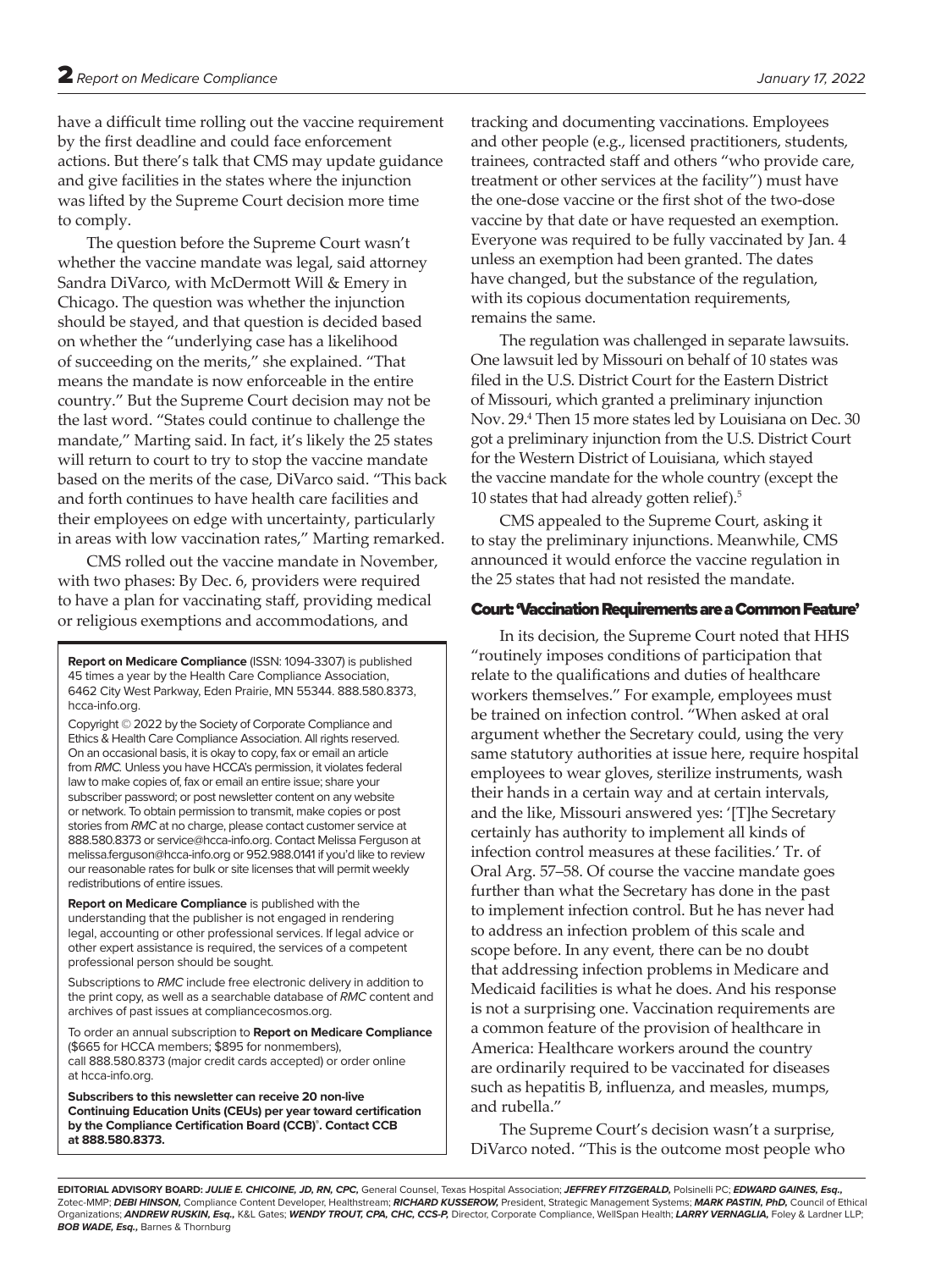have been watching the cases anticipated." What will be interesting to watch next is whether CMS pushes the compliance dates out further because hospitals and other facilities that may have slowed their efforts at compliance awaiting a decision only have two weeks from the date of the court decision to comply. "Many of their providers may have slow-walked their compliance and now in theory need to be fully compliant with phase one and have 100% of covered providers have a first shot in two weeks," DiVarco said. "In certain parts of the country that's not the case." The other intriguing aspect is what enforcement will look like, she said. CMS issued guidance for state surveyors on enforcing the

vaccine mandate on Dec. 28 in the other 25 states, and "facilities are already concerned about enforcement of the phase 1 requirements, which hasn't happened as of yet."

# CMS Survey Memo: Full Compliance in 90 Days

Hospitals and other facilities will now face the prospect of surveyors assessing their compliance with the vaccine mandate in their conditions-of-participation surveys. In the Dec. 28 memo from the Center for Clinical Standards and Quality to surveyors, CMS conveys that facilities risk their Medicare participation unless they fully comply with the mandate.<sup>6</sup> "Facility staff vaccination rates under 100% constitute noncompliance under the rule," CMS states. "Within 90 days and thereafter following issuance of this memorandum, facilities failing to maintain compliance with the 100% standard may be subject to enforcement action." CMS also released separate guidance for each type of facility subject to the vaccine mandate (e.g., hospitals, nursing homes, ambulatory surgery centers). In the survey guidance for hospitals, for example, CMS states that: "Compliance will be assessed through observation, interview, and record review as part of the survey process. … Surveyors will ask hospitals to provide vaccination policies and procedures. At a minimum, the policy and procedures must provide: A process for ensuring all required staff have received, at a minimum, the first dose of a multi-dose COVID-19 vaccine, or a one-dose COVID-19 vaccine, before staff provide any care, treatment, or other services for the hospital and/or its patients."7 The memo also stated that surveyors should "examine the documentation of each staff identified as unvaccinated due to medical contraindications."

Although the mandate is a fait accompli unless the 25 states that challenged it go back to court and win on the merits, that doesn't make staffing problems disappear in low-vaccination states and facilities, Marting said. In long-term care facilities in many midwestern states, for example, there's a staffing

Sometimes they're forced to rely on staffing agencies that rotate staffers in and out, making it hard to track their vaccination status or exemptions and to evaluate whether exemptions were given in good faith, she noted. How carefully does the facility question religious exemptions before they're accepted or declined? "The survey guidance will not scrutinize religious exemption requests," Marting noted.

Contact Marting at rmarting@richellemarting.com and DiVarco at sdivarco@mwe.com. ✧

#### **Endnotes**

- 1. Biden, et al. v. Missouri, et al., 595 U. S. \_\_\_\_ (2022), https://bit.ly/3tpzOnI.
- 2. Medicare and Medicaid Programs; Omnibus COVID-19 Health Care Staff Vaccination, 86 Fed. Reg. 61,555 (November 5, 2021), https://bit.ly/3mPyG9y.
- 3. "Current emergencies," Centers for Medicare & Medicaid Services, last modified January 12, 2022, https://go.cms.gov/2MVnAgi.
- 4. State of Missouri et al. v. Joseph R. Biden, Jr. et al., Case No. 4:21-cv-01329-MTS (E.D. Mo., November 29, 2021), https://bit.ly/3ddtrLa.
- 5. State of Louisiana et al v. Xavier Becerra et al, Case No. 3:21-CV-03970 (W.D. La., November 30, 2021), https://bit.ly/3I9LwrE.
- 6. CMS, Center for Clinical Standards and Quality, Quality, Safety & Oversight Group, "Guidance for the Interim Final Rule - Medicare and Medicaid Programs; Omnibus COVID-19 Health Care Staff Vaccination," QSO-22-07-ALL, December 28, 2021, https://go.cms.gov/3FsnyFp.
- 7. CMS, Center for Clinical Standards and Quality, Quality, Safety & Oversight Group, "Guidance for the Interim Final Rule - Medicare and Medicaid Programs; Omnibus COVID-19 Health Care Staff Vaccination: Hospital Attachment," QSO-22- 07-ALL, accessed January 14, 2022, https://go.cms.gov/3GvmF07.

# White Bagging Is Used to Cut Specialty Drug Payments, Lawyers Say

Health plans are using so-called white-bagging policies to reduce payments to hospitals for specialty drugs, and in the process, there may be a delay in patient care, attorneys say. Hospitals reportedly find white bagging thrust on them by Medicare Advantage plans and commercial payers in the middle of a contract year through amendments or policies, which means they won't be paid for oncology and other high-cost specialty drugs they prepare for patients on-site. Some hospitals have resigned themselves to white bagging and are making up lost revenue in other parts of their payer contracts, while others try to scrap the policies in future contracts or fight back in arbitration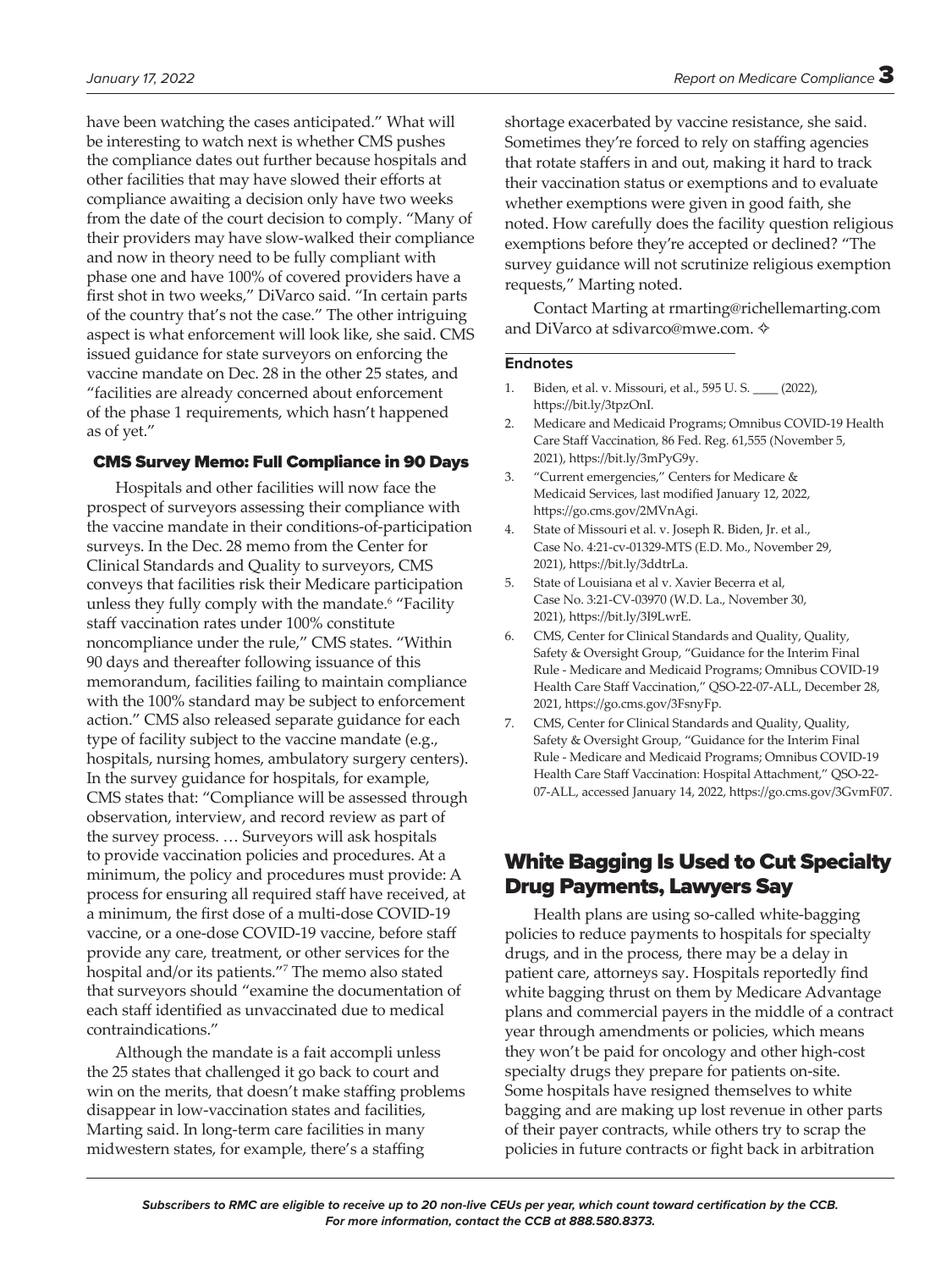and court battles. They are getting some help from state lawmakers, and relief possibly could come from federal agencies that are poking around white bagging, according to attorneys.

"This is a cautionary tale in the importance of contract language," said attorney Jim Boswell, with King & Spalding. "Providers too often focus only on pricing and don't pay attention to amendments and the effect of policies and protocols and the ability to vary the contract through things that are called utilization management but are really substantial changes to the scope of the contract." Payers have set in motion whitebagging and other policies that affect reimbursement for imaging and surgery while contracts are already under way, Boswell said at a Dec. 9 webinar sponsored by his firm. "The imagination is limitless in terms of what these policies can be. I don't find that COVID has slowed down these policy rollouts."

White bagging was announced in 2020 and implemented across the country in phases, said attorney Zuzana Ikels, with King & Spalding. Some commercial payers require hospitals to buy specialty drugs from nonhospital suppliers on lists approved by the payers, Boswell said. Normally, hospitals have their own specialty pharmacies and prepare the drugs on-site. The main focus of white bagging is expensive drugs for treating some of the most serious diseases, such as cancer, multiple sclerosis and neurological illnesses, Ikels said. Hospitals are worried that shipments of drugs from outside pharmacies, which may be delayed, put patients at risk, the attorneys alleged.

# 'The One Thing You Don't Want to do Is Nothing'

For example, in a provider bulletin on specialty pharmacy requirements for outpatient hospitals, UnitedHealthcare states that outpatient hospitals "source the specialty and oncology supportive care drugs listed on UHCprovider.com through an indicated specialty pharmacy."1 Cigna reiterated recently that it "will no longer reimburse facilities directly for the drugs included in the Specialty Medical Injectables with Reimbursement Restriction list, unless otherwise authorized by Cigna. Please note that facilities cannot bill patients with Cigna-administered coverage for the cost of these injectables when they are not obtained from a specialty pharmacy in the Cigna network."2

About six months ago, Boswell said there was a new round of white bagging around oncology support medication, such as Neulasta. "We are representing a client challenging those in particular because the drugs are administered relatively close in time to chemotherapy and having to go through another process and pay another co-pay and have it shipped

to the hospital is bothering people," he explained. For example, a United bulletin states that "Starting with dates of service on June 7, 2021, outpatient hospitals must obtain certain oncology supportive care medications from the participating specialty pharmacies we indicate, except as otherwise authorized by us."3

Hospitals should push back on white bagging in some way, shape or form, whether they have conversations with payers, lay the groundwork to ban white bagging in subsequent contracts or go all the way with arbitration or a lawsuit, Boswell said. "The one thing you don't want to do is nothing," he said. "You don't want to let policies roll by without any kind of response. Inaction could be construed as acquiescence."

Boswell's sense is that payers are willing to let hospitals provide the specialty drugs themselves, notwithstanding the white-bagging policies. "White bagging looks like a way to get a price reduction, and many hospitals have negotiated a way to continue to provide drugs themselves because it's in the best interest of patients and promotes the most timely delivery of drugs without prior authorization delays," he said.

# Watch Your Language

Since the advent of white bagging, hospitals have responded in different ways, depending on where they're located, the volume of patients from a particular plan and whether they're in a major metropolitan area vs. a remote location, Boswell said. Some hospitals forbid white bagging for clinical reasons, he said. "It's also found to interfere with patient safety standards at the hospital," Ikels said. For example, physicians may change the drug cocktail on the day of administration, which wouldn't be a problem if the drugs were prepared at the hospital's in-house pharmacy but could delay treatment if the new cocktail has to be shipped from an outside pharmacy, Boswell said.

"You have to throw out the drug, reschedule infusion, and the process continues with a new infusion date," said attorney Daron Tooch, with King & Spalding. "We have had patients who have suffered real damages. One patient lost the use of a hand during this process of delays on infusions."

Other hospitals allow white bagging. They have found patients are receiving treatment that corresponds to what the provider orders in a timely way. The hospitals agree to lower prices and fix the reduction at the next contract negotiation, or make up lost revenue through price concessions by payers in other areas of the contract.

The reason that hospitals may get stuck with whitebagging policies is that health plans present them in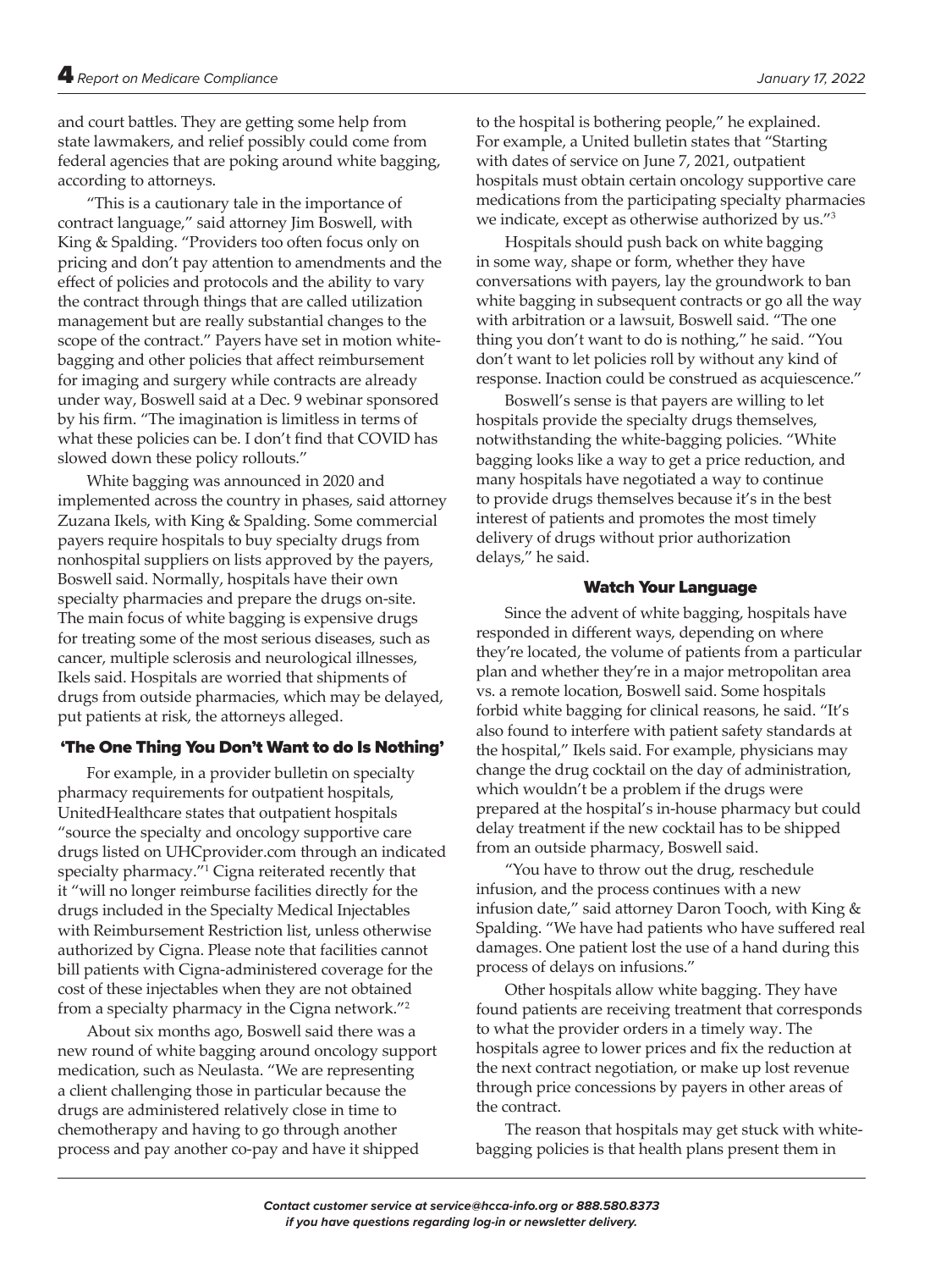# Checklist: Anticipating the Implications of White-Bagging Policies

Here are things for hospitals to consider when they are faced with so-called white-bagging policies (see story, p. 3).1 Some commercial payers may amend contracts to require hospitals to buy specialty drugs from nonhospital suppliers on lists approved by the payers, said attorney Jim Boswell, with King & Spalding. Normally, hospitals have their own specialty pharmacies and prepare the drugs on-site. This checklist was prepared by attorneys Zuzana Ikels and Jennifer Lewin, also with King & Spalding. Contact Boswell at jboswell@kslaw.com, Lewin at jlewin@kslaw.com and Ikels at zikels@kslaw.com.

# White Bagging Checklist

- 1. Analyze the source of the problem. Review your managed care contract to determine which provisions are implicated.
	- $\Box$  Provisions agreeing to be bound by Protocols, Policies, and Manuals.
	- □ Allowing one-sided "notice" amendments.
	- $\Box$  Consider pre-authorization, pre-certification, and specialty pharmacy provisions, as well as reimbursement schedules.
- 2. Consider whether any discussion was had during contract and amendment negotiations about the meaning of terms like "Protocol," "Policy," and "Network."
- 3. Quantify the impact.
	- Determine if there has been a drop in volume based on running the "J Codes" attributable to the specialty drugs.
	- Maintain records of communications by patients informing nurses, case managers, or physicians that they were steered away from the hospital.
	- $\Box$  Keep track of denials or delays in scheduling infusions.
	- Speak with oncologists, pharmacists, and infusion managers about white bagging's potential negative impact on patient care.
- 4. Consider your options for challenging white bagging.
	- $\square$  Send an objection letter to the payer.
	- $\square$  Develop internal policies prohibiting white bagging.
	- $\square$  File a request for an injunction in arbitration or court.
	- $\Box$  Comply with the policy and seek damages during arbitration.
	- $\Box$  Refuse to comply with the policy and seek damages in arbitration.

#### **Endnotes**

1. Nina Youngstrom, "White Bagging Is Used to Cut Specialty Drug Payments, Lawyers Say," *Report on Medicare Compliance* 31, no. 2 (January 17, 2022).

provider manuals, utilization management procedures or protocols—some version of that language—and that the white bagging is therefore a routine part of the contract that hospitals agreed to, Boswell said.

"To solve these problems, you have to think creatively about what this animal called white-bagging policy is. Ditto on imaging or ambulatory surgery center policies," he said. "It requires getting into the definitions and the words." Boswell argues there's a difference between a routine adjustment in a contract and a unilateral decision to only pay for a specialty drug when it's purchased from an external vendor. "That doesn't look like a

utilization management policy," he said. It's a significant amendment. Hospitals should question whether their contracts allow a one-sided amendment like this. "What does your amendment provision say about how a plan can be amended? Does it say amendments must be through bilateral signed writing? Does it specify what's a good provision to include? Does it say new protocols and policies will become part of the contract unless objected to? Does it require notification that a new policy will be applied on a certain day, and you have to be notified?" Hospitals also have to look ahead. "It is not only a present business issue, but a future business issue," Boswell said.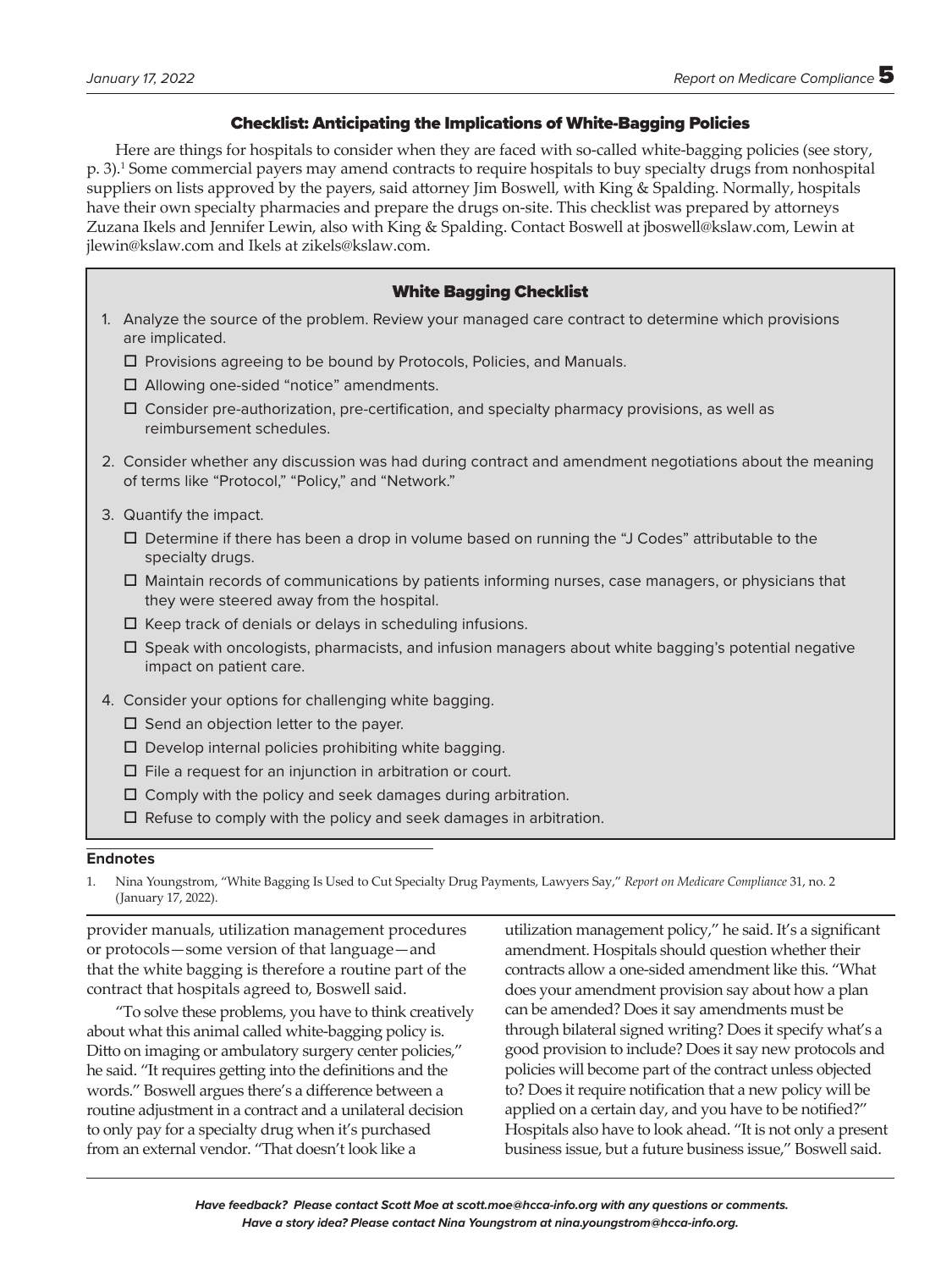For example, hospitals should consider writing into their next contract a requirement that health plans will notify them of changes by certified letter or overnight courier "as opposed to publishing in a 50-page provider bulletin or some online reference that can be changed anytime."

Hospitals aren't on their own. The Federal Trade Commission in the summer of 2020 began investigating the relationship between health plans and pharmacy benefit management companies "and associated cost savings for patients and the coordinated nature of how white-bagging policies are implemented," Ikels said. CMS has been looking at the issue in the context of Medicare Advantage plans. And there's been action at the state level, she said. For example, Louisiana banned white bagging in July 2021 legislation.<sup>4</sup> Other state laws in states like New Jersey and Georgia took an indirect route that essentially had the same effect, Ikels said. Similar legislation is pending in California and elsewhere.

# Arbitration May Help Stop White Bagging

Hospitals also may challenge white bagging in arbitration with health plans, Tooch said. If hospitals take that route, they have to decide whether to challenge white bagging in isolation or bring in other health plan behavior. The upside of including all underpayments is it shows arbitrators that white bagging is just one way that health plans reduce payments under the contract, Tooch said. The downside is white bagging may get lost in the shuffle. "Also, many arbitrators want to get repeat business from hospitals and insurers, and there may be a tendency to split the baby."

Tooch added that a preliminary injunction is an effective strategy before arbitration. It prevents white bagging from taking effect. "You say to the arbitrator that you need to stop the program immediately vs. going through an arbitration hearing and asking for damages and declaratory relief, which says health plans cannot use the policy to change the terms of the contract and seek an injunction at the end of arbitration to say they won't do it in the future." But there's a high bar for a preliminary injunction, Tooch noted. "You must show irreparable harm," he explained. "It's not just contractual damages or money. The most obvious harm here is patient harm."

# AHIP Cites Benefits of Specialty Pharmacies

In a statement, Kristine Grow, senior vice president of communications for AHIP, which represents insurers, said "everyone should be able to get the medications they need at a cost they can afford. But drug prices are out of control, and hardworking families feel the consequences every day. The problem is the price, and health insurance providers are working every day to lower drug prices for all Americans. To fight back

against these out-of-control drug prices, health insurance providers have developed many innovative solutions to make prescription drugs more affordable, including leveraging lower-cost pharmacies – called specialty pharmacies – to safely distribute certain drugs."

Grow noted that lower-cost specialty pharmacies save money and help make insurance premiums more affordable. "Specialty pharmacies can deliver drugs directly to a physician's office or to a patient's home right before a patient's appointment. This means that patients can avoid inflated fees and other costs that hospitals and physicians charge to buy and store specialty medications themselves," her statement said. "For example, specialty pharmacies can protect patients from a hospital's markup for prescribed drugs, which on average run between 200-400% of the hospital's acquisition cost."

Grow's statement asserted that "specialty pharmacies also protect patient safety." They're required to satisfy "extra safety requirements for specialty drugs imposed by the Food and Drug Administration (FDA), and by drug manufacturers. They also must satisfy stringent state and federal requirements for the safe storage, handling, and dispensing of the drugs."

Contact Boswell at jboswell@kslaw.com, Ikels at zikels@kslaw.com and Tooch at dtooch@kslaw.com. ✧

#### **Endnotes**

- 1. UnitedHealthcare, "Specialty pharmacy requirements for outpatient hospitals," accessed January 13, 2022, https://bit.ly/3fkOyMt.
- 2. Cigna, "Medical coverage policy update Nutritional Support effective February 15, 2021," accessed January 13, 2022.
- 3. UnitedHealthcare, "Oncology supportive care medication sourcing requirement," news release, March 2021, https://bit.ly/3nigRQb.
- 4. S.B. 191, 2021 Leg., Reg. Sess. (La. 2021), https://bit.ly/3GpJ1jP.

# Exclusion Case Settled Over Vendor Employee

#### *continued from page 1*

According to the settlement with Thomas Jefferson University Hospitals, which was obtained through the Freedom of Information Act, OIG contends that Debra Stallings provided consulting services to Thomas Jefferson University Hospitals from Oct. 25, 2018, to March 17, 2019, under a contract with a vendor. From March 18, 2019, to May 17, 2019, Stallings was employed by the academic medical center "for the provision of items or services for which payment may be made under a Federal health care program," the settlement stated. Stallings didn't perform patient care services, according to a statement from Deana Gamble,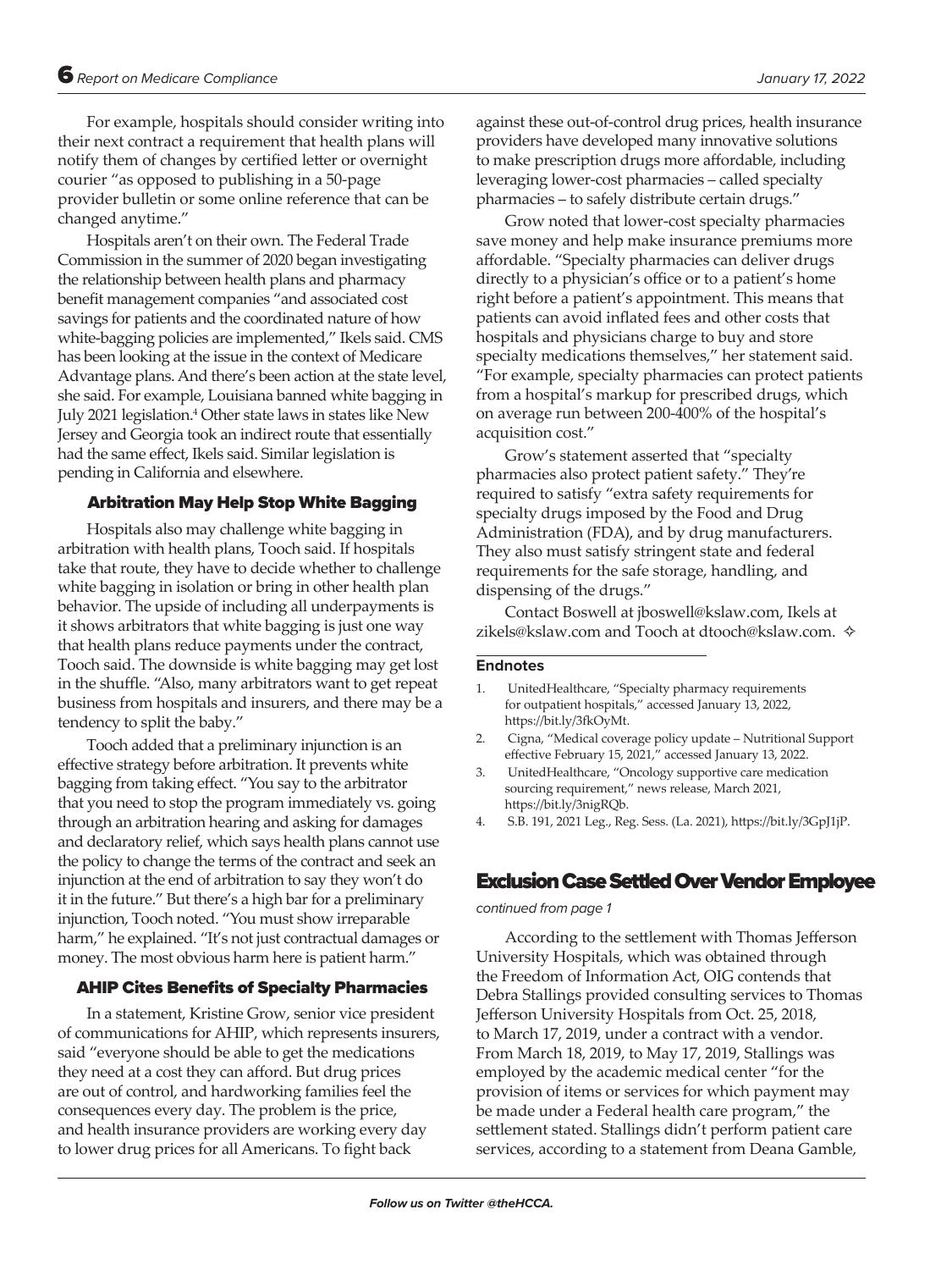assistant vice president of national media strategy at Thomas Jefferson University and Jefferson Health.

When Thomas Jefferson University Hospitals learned she was excluded and told OIG in July 2020, it was accepted into the Self-Disclosure Protocol in October 2020. "The OIG contends that Respondent knew or should have known, prior to May 17, 2019, that Ms. Stallings was excluded from participation in all Federal health care programs and that no Federal health care program payments could be made for items or services furnished by Ms. Stallings," the settlement states. OIG contends the conduct subjects Thomas Jefferson University to civil monetary penalties. The academic medical center didn't admit liability in the settlement.

Gamble added in her statement that "upon learning that a vendor failed to perform contractually required exclusion screening activities for an individual it provided to TJUH [Thomas Jefferson University Hospital] to perform certain non-patient care services, who later failed to disclose her excluded person status when she accepted a permanent position with the hospital, TJUH immediately took steps to investigate, remediate, and voluntarily disclose the issue through the Office of Inspector General's ('OIG') Voluntary Disclosure Protocol Program.As a result of TJUH's transparency and commitment to cooperating with the OIG, the parties entered into a settlement agreement in which TJUH agreed, without admitting liability, to pay to OIG \$19,958.56 to resolve this matter and avoid any further litigation."

#### OIG Guidance Refers to Contractual Relationships

According to the OIG's List of Excluded Individuals/Entities (LEIE), a person named Debra Stallings was thrown out of federal health care programs in 2012 for a program-related conviction  $(1128(a)(1))$  for five years. Her expertise is durable medical equipment (DME). That type of conviction is a felony, triggering a mandatory exclusion, said Michael Rosen, co-founder of ProviderTrust in Nashville, Tennessee. A news release from the U.S. Attorney's Office for the Eastern District of Pennsylvania states that a woman named Debra Stallings was charged with health care fraud in 2009 in connection with a DME scheme.<sup>1</sup> Stallings was sentenced to two years of probation in 2011 in connection with a conviction for health care fraud and ordered to pay \$7,000 in restitution, according to a court document.

Stallings' five-year exclusion would have ended before Thomas Jefferson University hired her. But the termination of an exclusion doesn't mean automatic reinstatement to Medicare, a fact that's often misunderstood, Rosen said. People and companies that have been excluded from federal health care programs must apply for reinstatement when the terms of their exclusion expire. They can't bill Medicare, and their services can't be billed directly or indirectly, until they are back in the government's good graces, he noted.

Health care organizations should keep in mind that in addition to their own employees, their vendors must be screened for exclusion, as well as the vendor's employees, Rosen said. "The firm itself may not be excluded, but a lot of people try to hide behind the corporate veil," Rosen said. "OIG made it clear excluded persons can't hide behind the company." That came through in OIG's 2013 *Special Advisory Bulletin on the Effect of Exclusion from Participation in Federal Health Care Programs.*<sup>2</sup> "If a health care provider arranges or contracts (by employment or otherwise) with a person that the provider knows or should know is excluded by OIG, the provider may be subject to CMP liability if the excluded person provides services payable, directly or indirectly, by a Federal health care program," the bulletin says. It also notes that "OIG recommends that to determine which persons should be screened against the LEIE, the provider review each job category or contractual relationship to determine whether the item or service being provided is directly or indirectly, in whole or in part, payable by a Federal health care program. If the answer is yes, then the best mechanism for limiting CMP liability is to screen all persons that perform under that contract or that are in that job category."

#### 'It's Not Difficult if You Have Good Software'

Danehower said Baptist Memorial Health Care Corp. runs all its vendors through the LEIE—and it has 30,000 vendors. That may sound mind-blowing,

# **CMS Transmittals and** *Federal Register* **Regulations, Jan. 7-13, 2022** *Federal Register*

#### **Final rule with comment period; correction**

• Medicare Program: Hospital Outpatient Prospective Payment and Ambulatory Surgical Center Payment Systems and Quality Reporting Programs; Price Transparency of Hospital Standard Charges; Radiation Oncology Model; Correction, 87 Fed. Reg. 2,058 (January 13, 2022).

#### **Updates to and selection of certain codes**

• Medicare Program; Updates to Lists Related to Durable Medical Equipment, Prosthetics, Orthotics, and Supplies (DMEPOS) Conditions of Payment, 87 Fed. Reg. 2,051 (January 13, 2022).

#### **Proposed rule**

• Medicare Program; Contract Year 2023 Policy and Technical Changes to the Medicare Advantage and Medicare Prescription Drug Benefit Programs, 87 Fed. Reg. 1,842 (January 12, 2022).